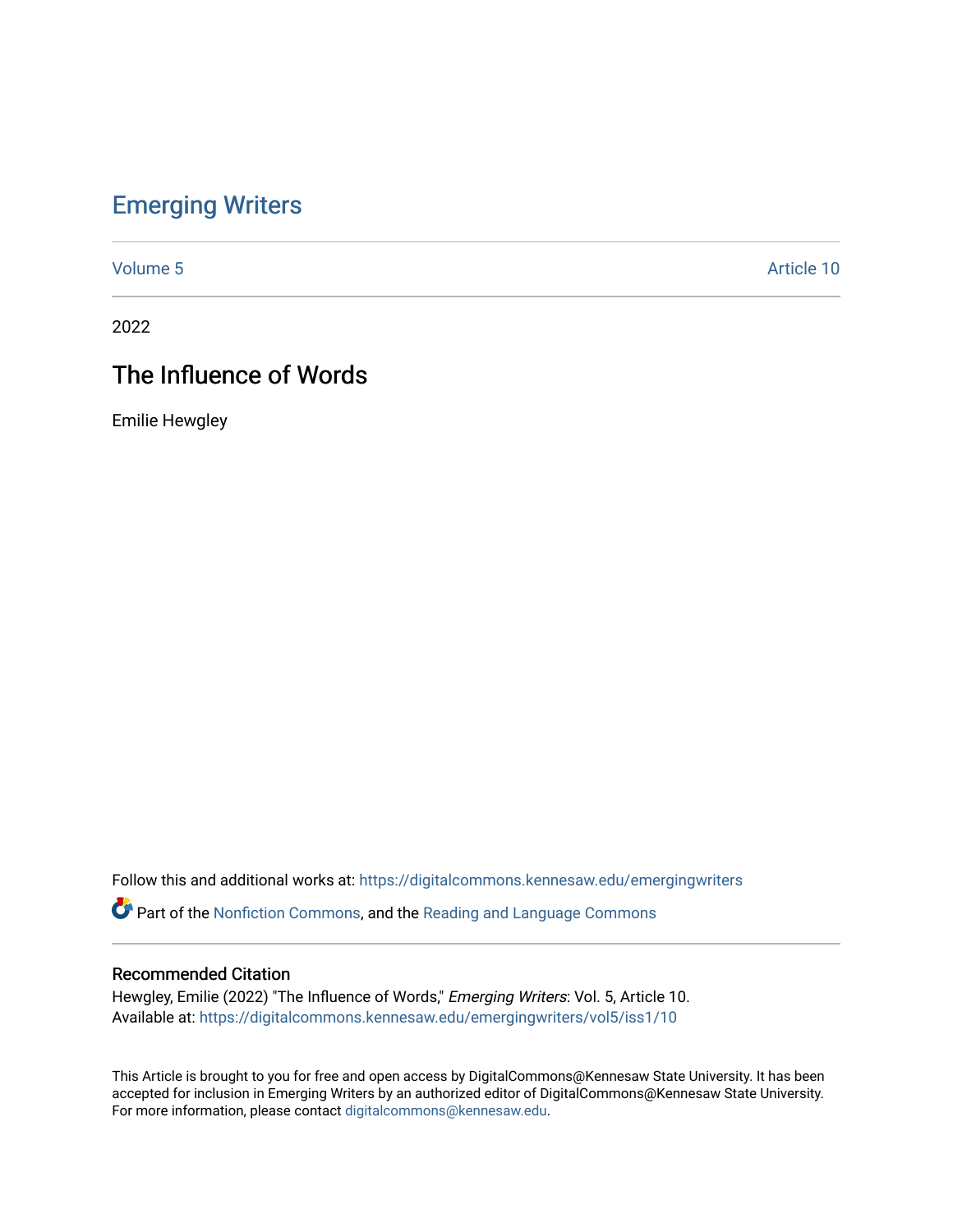The Influence of Words

by Emilie Hewgley

Words hold a unique and unmatched power in the lives of every individual. They have the ability to harm or to hearten. Literature can inform us of what is happening in our world, or it can take us to new worlds. I have always enjoyed using words to map out my thoughts; they are like little puzzle pieces in one grand picture that only my brain could generate. That is why I want to work in the creative writing field one day.

I discovered my passion for writing years ago. I was around the age of ten, and I had always loved plotting my own little stories and creating worlds to escape to in my head. It had never occurred to me that there was a more logical way than just playing pretend to get the ideas in my head out. My best friend, Victoria, told me that I could document my ideas in the form of a narrative. That way I would always have them to look back on, and I could share them with other people. It was in that moment that my hopeful career began.

One of my favorite things to do was to write stories with Victoria. We were older when this started, about twelve, and we would craft our tales over text. She would send a paragraph, then I would respond, molding the characters we created together and developing the plot she had started. Sometimes I would start the story, and other days she would have the better idea. We told people about the work we did, and they would listen attentively. Every now and again our differing visions would cause slight problems. I would argue why my idea was better, and she would disagree and say it did not serve to develop the characters. More often than not, my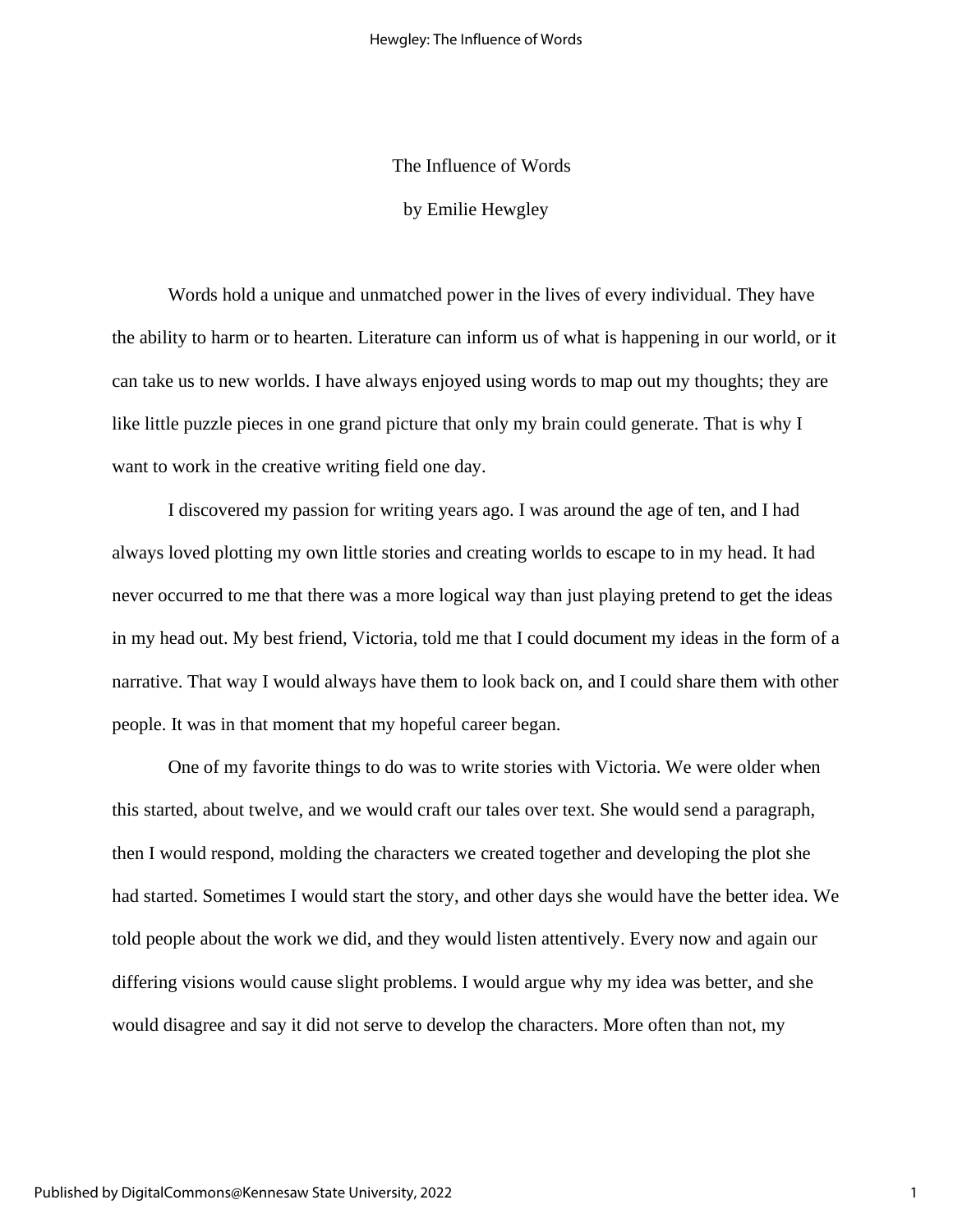insecurity would get the better of me, and we would go with her idea. After all, she had introduced me to writing, so I assumed she must be better at it than I was.

"I wish I were as talented as she is," I would think to myself. Surprisingly, criticism from my peers was not the biggest struggle I faced with writing; it was endless doubt in my mind. It still is. I started telling many stories as a child that I never had the courage to keep growing. My brain would grow weary of the same old adventures and generate something fresh and new. I would abandon my old works with little hesitation. My once pristine contrivances would be left to rot within the pages of my worn-out notebooks. From time to time, I would peek within the covers to revisit the towns I had constructed, but guilt would drive me to shut them out once again.

By the time I started high school, my self-doubt had prevented me from taking on any real writing projects, or any that might require a long-term commitment. "I'm too busy to write," I said. "I'm not in a good creative mindset; even if I did have the time, who knows if I could even come up with anything." There were so many lies, or maybe half-truths, I told myself to keep the guilt away. I was, in fact, very busy my freshman year. I resorted to reading to feed my creative cravings. After all, I had often been told that reading builds a writer's abilities. It is less work, too, in my opinion. There is no need to make sure the character's personalities do not clash—it has already been done. Plus, if I was not sure how the book should end, I could just keep reading.

Sophomore year was a very influential time in my writing journey. I decided to join the Reading Bowl team with a friend of mine, Rebekah. We were in the same Honors Literature class, and in that class, we had to read a lot of books and write essays on them. We wrote essays for tests, classwork grades, and more. Any excuse our teacher had for making us write, she took.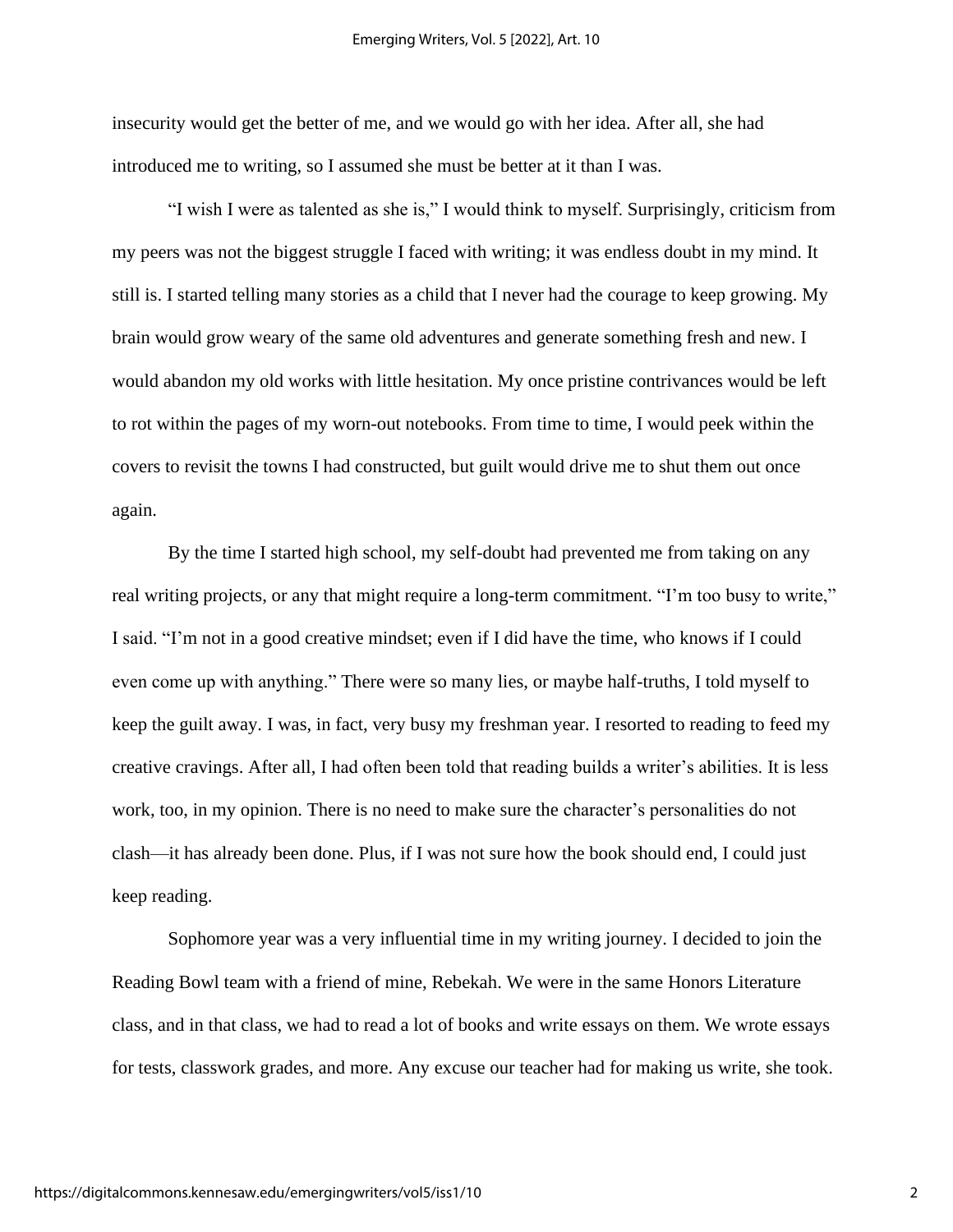Looking back on that year, I am glad she did. There was one essay in particular I remember vividly.

It was about halfway through the year. We were reading *Jane Eyre* in our literature class. The Reading Bowl list also had a *Jane Eyre*-inspired retelling we had to read before our next competition. Despite my love of reading, I was the slowest on the team, which meant I was behind. I did not have the time to read both versions of *Jane Eyre* and risk getting them confused. I did what anyone else would have done: I read the more interesting retelling of the novel. As I read the book, I prepared for the team's upcoming competition and completed my classwork. Finally, the day of our test came. It was an essay in which we had to use key quotations and themes from the book to tell how it could impact our lives today. I could not be sure my book had the correct quotes, and I knew the page numbers were different because the retelling was much thicker than the original we received in class. Fortunately, SparkNotes had my back. I filled in all the gaps the retelling had missed or altered, I wrote down proper quotations, and I made note of the themes (mainly the ones that had stayed the same across both versions of the tale). I walked into class the day of the test knowing full well I was not properly prepared. I was not sure my unique writing style would be enough to save my grade. Rebekah rolled her eyes before whispering, "Good luck." At our teacher's signal, we flipped over our papers and began to write.

Unlike my reading speed, I write rather quickly. Even after proofreading my essay, I was one of the first to turn it in. I then sat quietly and prayed that my attempt at connecting with my teacher through the theme I had chosen would be enough. A week or so passed, and my classmates and I were gathered outside the classroom. Our teacher was running a few minutes late, and everyone was buzzing about the scores they had received on their essays. The grading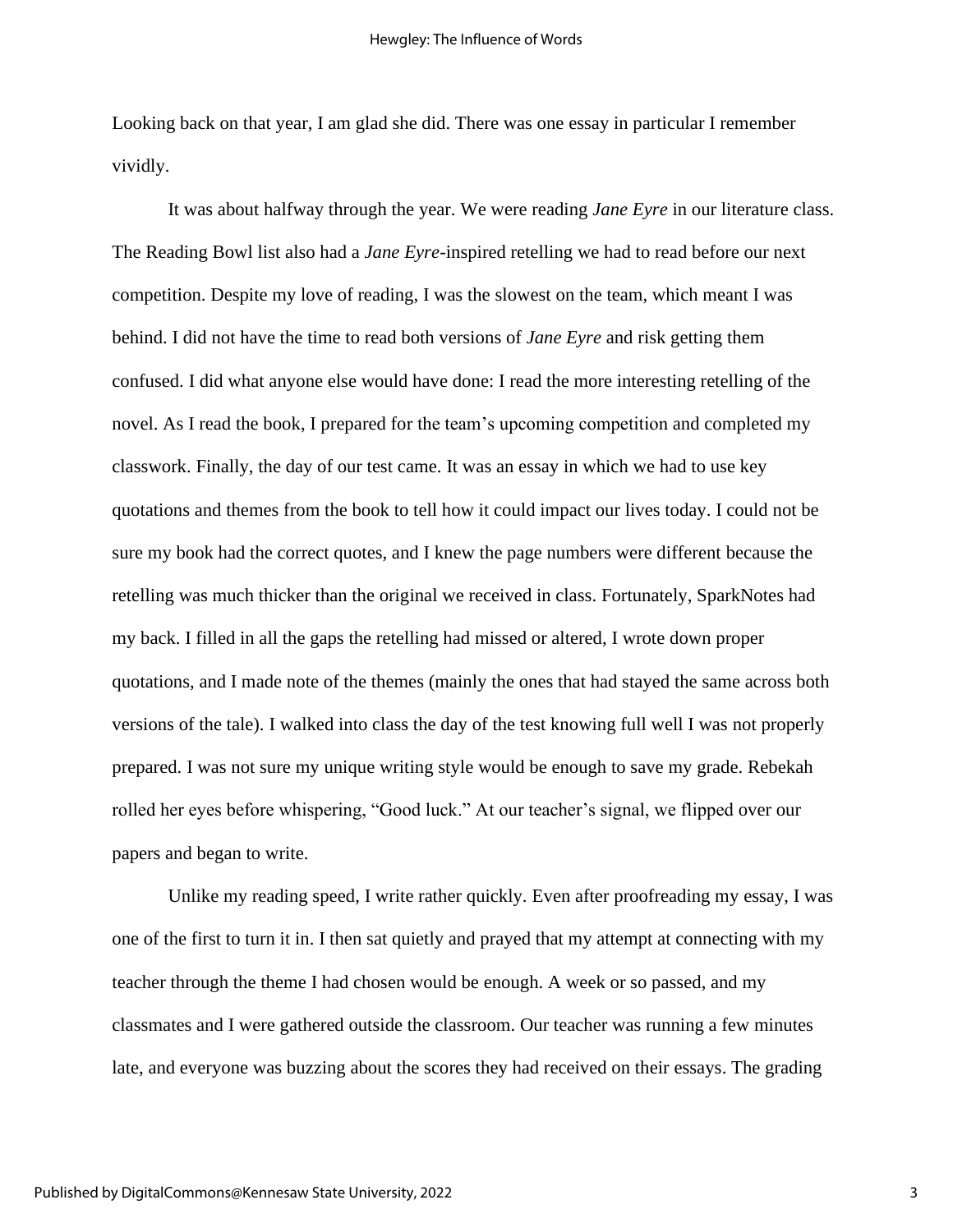system our school used showed both the highest and lowest scores in the class if you knew where to look. At the time, I was unaware of this feature. I was very proud of my score, as well as shocked as to how I had earned it. Rebekah had read both versions of the book and still managed to receive a slightly lower score than me. She was frustrated, and rightfully so, but she congratulated me anyway.

As we all stood in a mob outside the door, one of our peers, Lacy, approached us. She asked us how we felt about our essays.

"I feel pretty good about mine," I said. "I was honestly surprised when I saw my score." Rebekah laughed and agreed that my score had shocked her too. Lacy's friend mentioned that she wanted to know who had gotten the highest score in our class.

"Well, what did you guys get?" Rebekah asked. She told them she scored a ninety-four.

"I got a ninety-two on mine," Lacy answered. Her friend said she got a score in the high eighties.

"What did you get, Emilie?" she asked. I flashed a grin at Rebekah and then said, "I got a ninety-eight."

Lacy and her friend paused for a moment. Then Lacy exclaimed, "I *told* you it was her!" Little did I know, I had made the highest score in our class, and people were talking about it. They were talking about *me*.

I remember that moment so vividly because it encouraged my love of writing. It silenced the doubts in my head. It made me realize that as long as I wrote for myself about the things I enjoyed, my words would find the right audience. It taught me that there is always going to be someone out there who wants to hear what I have to say. However, they cannot hear it if I never write it.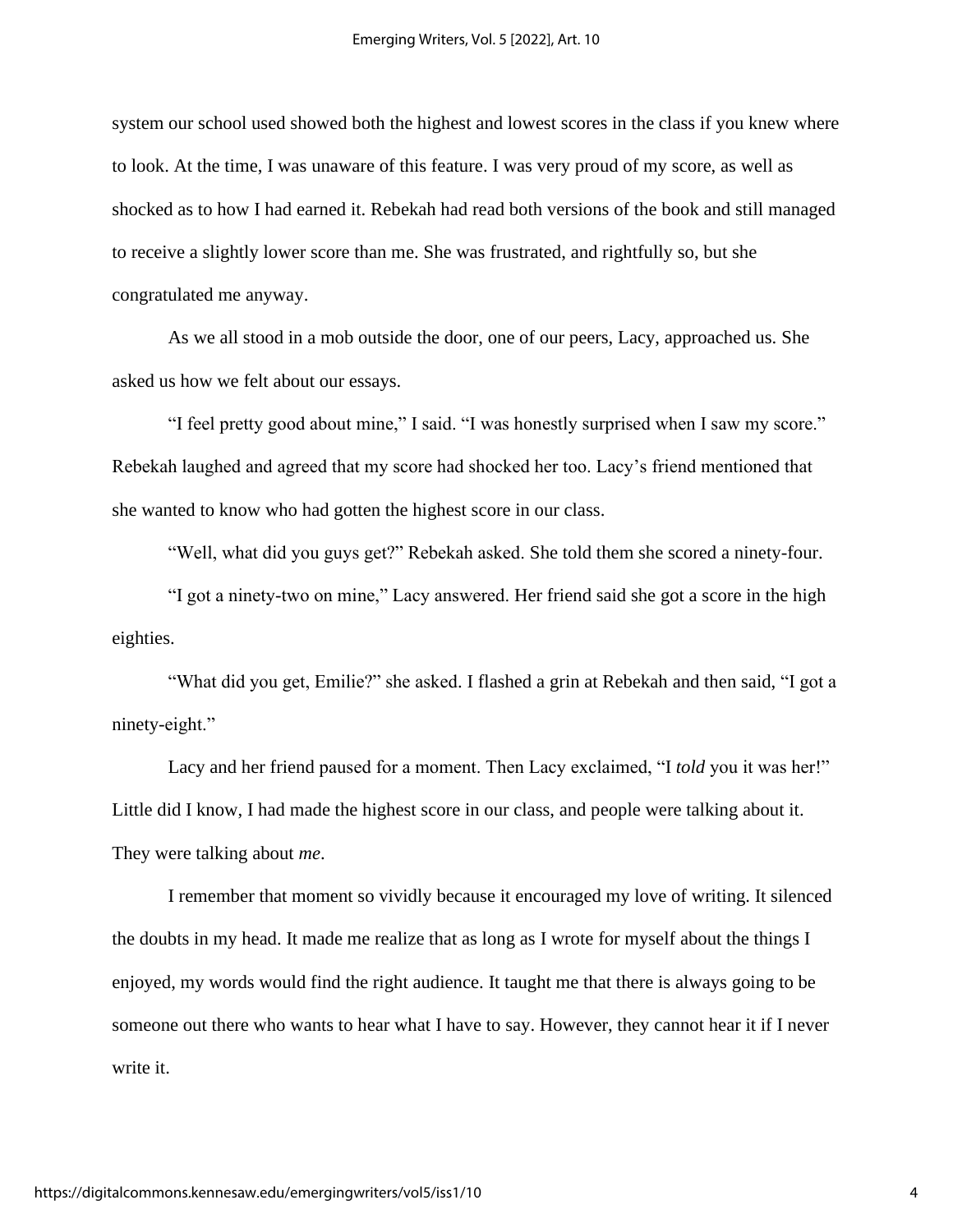Later that same year, my teacher picked me and Rebekah to participate in a writing workshop program at our school. We had been selected, along with a handful of others, as skilled enough writers to offer advice and inspiration to struggling students. We were instructed to send in two essays to the sponsor of the program to compete for certain mentorship positions within each lunch period. There were only two spots available but four people chosen in our period. To make matters worse, one was the valedictorian. All four of us sat at the same table and ate lunch together. The weeks were tense. The sponsor told us that he needed more time to decide. He met with each of us. We were so close to finding out who he would choose. Then, the Covid-19 virus hit.

We never did find out who got the spots. In the end, it did not matter. The school year was nearly at its close. What mattered to me was that I had been chosen as an option for the position. I had been put into a group with the smartest people I knew while getting to help other people discover their own passion for writing. Despite my class rank being so below theirs, they considered me a threat for nearly three weeks, knowing I had a very good chance at taking this opportunity away from them. The respect I had earned through my hard work that year showed not only my teachers and peers, but myself, that I was a more than capable writer.

My journey has been littered with ups and downs, full of accomplices who pushed me, helped me, and developed me as a writer. There were times when I almost gave up writing altogether unless it was required for a grade. I would ask myself, "What good is writing beyond that?" Now I know that writing is not meant to be measured against anyone else's standards. It often is, as so many things in today's culture are, but writing can be so much more than a type of classwork assignment. It can be therapeutic. It can be damaging. It can be full of love, hate, or